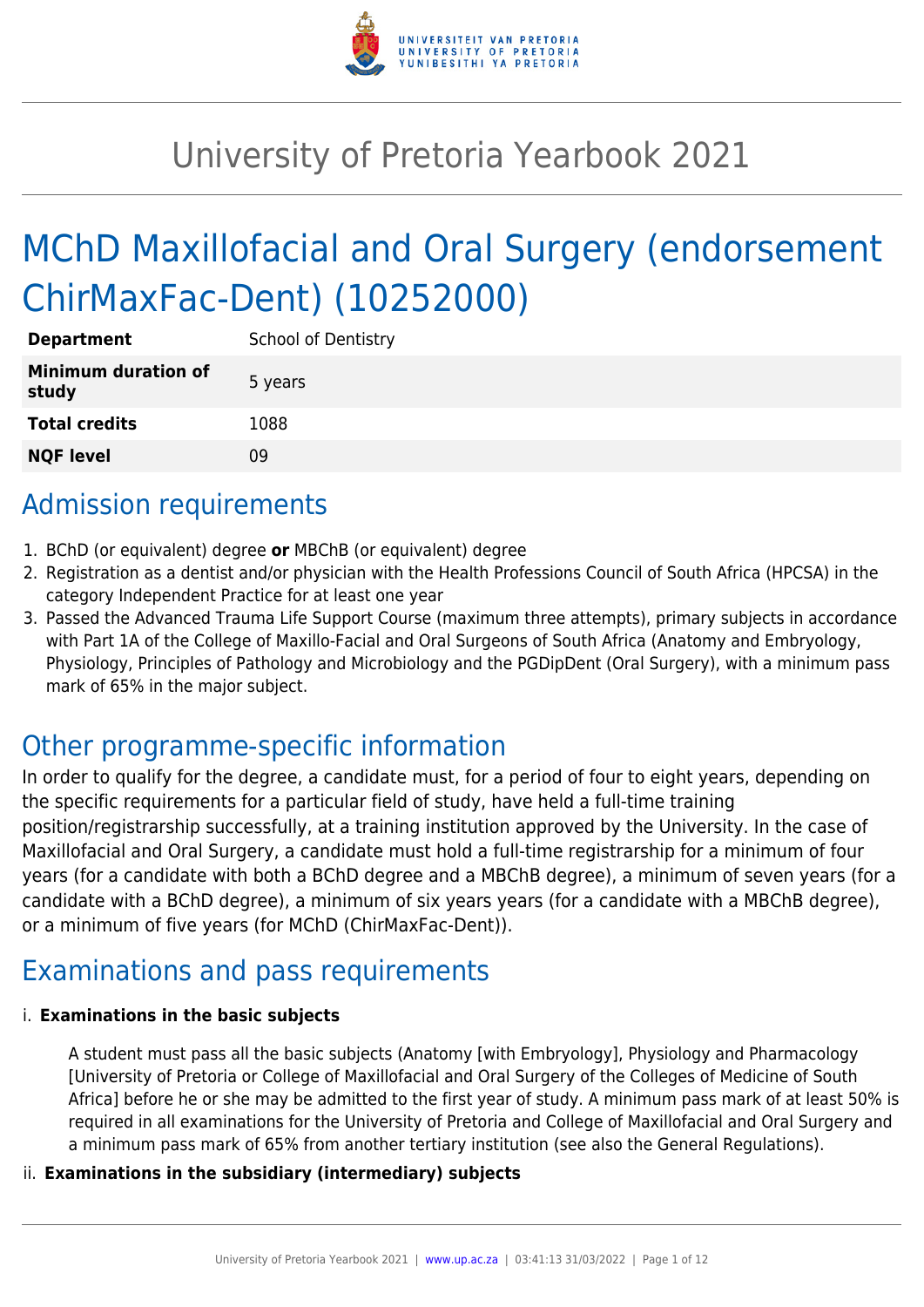

(The minimum pass mark is 50%.)

- a. For the endorsement Maxillofacial Surgery-Medicus, a student has to pass in Principles of surgery in the year of study as indicated, before he or she may continue with the programme.
- b. A student has to pass in Applied oral pathology at least two and a half years prior to the examination in his or her major subject.

These subsidiary subjects may be passed at the University of Pretoria or the College of Maxillofacial and Oral Surgery of the Colleges of Medicine of South Africa.

iii. If a student fails any of the subsidiary subjects Principles of surgery or Applied oral pathology, the relevant head of department may recommend that he or she be admitted to a second examination.

#### iv. **Examination and evaluation in the major subject**

- a. If a student fails his or her major subject, the student has to reapply for admission to the final examination of the College of Maxillofacial and Oral Surgery of the Colleges of Medicine of South Africa.
- b. In the light of the fact that a postgraduate student may repeat an examination in any subject only once, a student who fails a second examination, will have to discontinue the programme.
- c. If a student has been admitted to a second examination in the major subject, the relevant head of department will determine whether he or she should vacate the registrarship at the end of the training period. The student has to vacate the registrarship immediately after the second examination has been completed.
- d. Subminimum: A student must obtain a subminimum of 60% in the clinical section (operation and short cases) of the examination, with a subminimum of 50% in all the other sections for the master's degree. He or she must also comply with the requirements regarding the number of operation procedures performed in each section, as required by the relevant head of department. A final mark of at least 50% is required in order to pass in a subject.
- e. In addition to the stipulations already mentioned, the student must submit and pass a mini-dissertation (endorsement Maxillofacial Surgery-Med) or a dissertation (endorsement Maxillofacial Surgery-Dent), on an approved topic related to the major subject and submit a manuscript as required (see also the General Regulations). A complete record of operations (as a logbook) must also be submitted.

(v) The master's degree can only be conferred after the National Professional Examination [FCMFOS(SA)] has been passed (as this master's degree and the Fellowship may be used as an interwoven final equivalence examination).

# Exemption

Exemption may be granted by the Dean, on the recommendation of the relevant head of department by virtue of comparable training and/or experience in terms of the requirements of School Regulations, with the proviso that exemption from the examination and evaluation in the major subject may not be granted.

**Please note**: The regulations of the Health Professions Council of South Africa, as published in the Government Gazette No. 4631 of 11 January 1991 – Notice No. R.40 (as amended), will be used as a criterion in determining the period of exemption.

# Pass with distinction

A student who obtains a final mark of at least 75% (on the first attempt) in the major subject, qualifies to obtain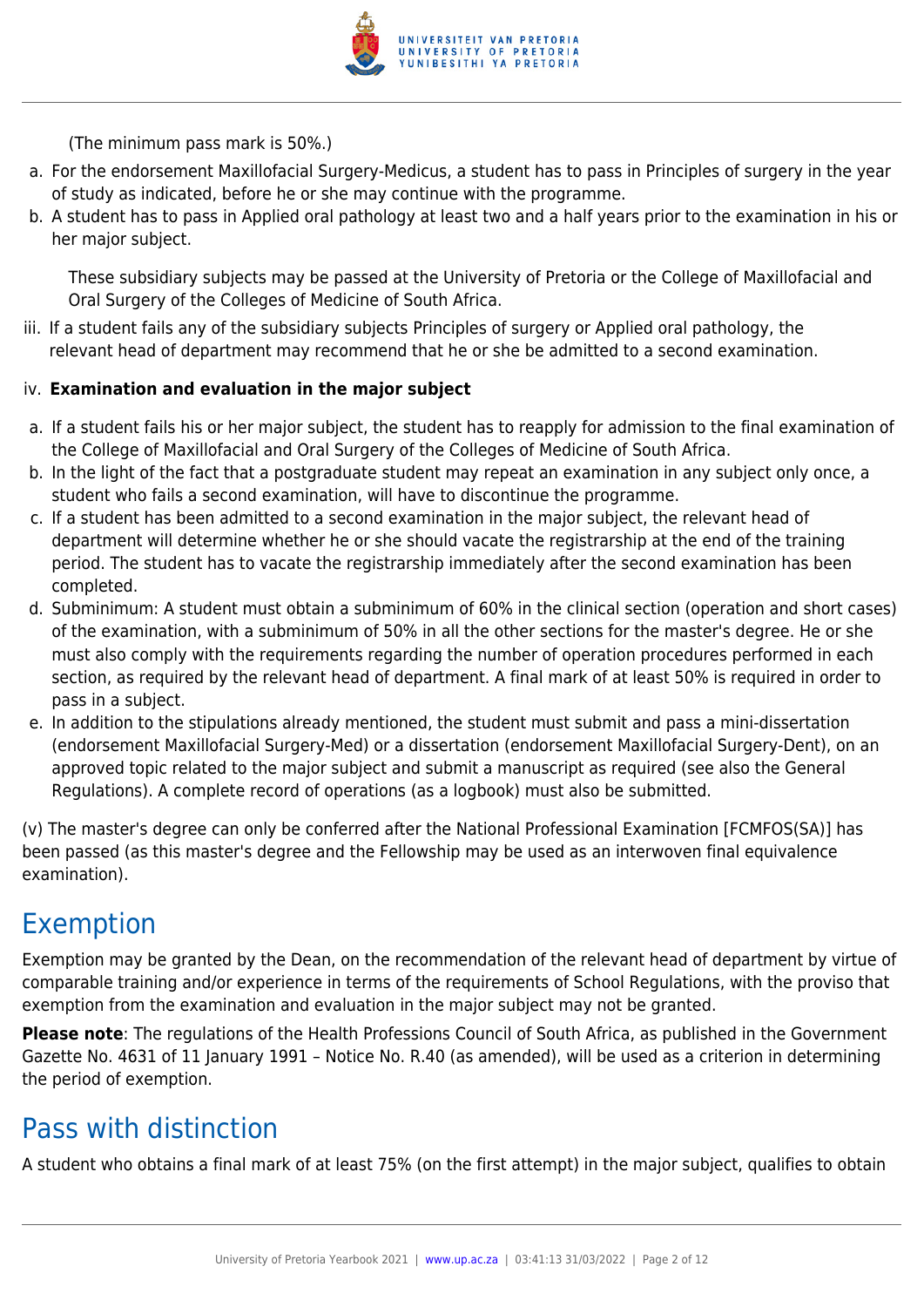

the degree with distinction.

# General information

- 1. The content of the basic subjects, subsidiary subjects and attendance courses will be determined by the relevant head of department in consultation with the head of the department at Dentistry or Medicine.
- 2. General information concerning content and extent of the basic and subsidiary subjects is available at the relevant department.
- 3. Students have to ensure that certificates of satisfactory preparation are acquired in all the attendance courses.

# **Maxillofacial and Oral Surgery**

#### **Major subject:**

Maxillofacial and oral surgery: Experience is acquired through practical and clinical training and supplemented by seminars, discussions, papers and research. Diagnosis, planning, surgical and secondary treatment of diseases, injuries and defects of the human mouth, jaws, face and related structures.

#### **Subsidiary (intermediary) subject:**

Principles of surgery: Instruction mainly by the departments of Surgery (and its divisions), Neurosurgery, Otorhinolaryngology, Ophthalmology and Family Medicine. This training takes place over nine months. Instruction in the subsidiary subject: Principles of surgery:

#### **Endorsement ChirMaxFac-Med BVC 806**

General Surgery (including Paediatric Surgery): 2 months Intensive Care: 2 months Neurosurgery: 2 months Ophthalmology: 1 month Otorhinolaryngology: 1 month Plastic Surgery: 1 month Applied Oral Pathology: 3 months

#### **Endorsement ChirMaxFac-Dent BVC 807**

Distress Unit (Family Medicine): 1 month General Surgery (including Paediatric Surgery): 1 month Intensive Care: 2 months Neurosurgery: 2 months Ophthalmology: 1 month Otorhinolaryngology: 1 month Plastic Surgery: 1 month Applied Oral Pathology: 3 months

#### **General information concerning the endorsements ChirMaxFac-Med and ChirMaxFac-Dent**

- 1. A candidate with a BChD or BDS degree should preferably enrol for the MChD(ChirMaxFac-Med) programme.
- 2. Permission is granted to a student for (ChirMaxFac-Med) to register simultaneously for the postgraduate and undergraduate programmes as applicable. At the end of the programme the student will have complied with all the requirements for the BChD, MBChB and MChD degrees.
- 3. The content of the basic and subsidiary (intermediary) subjects and attendance courses will be determined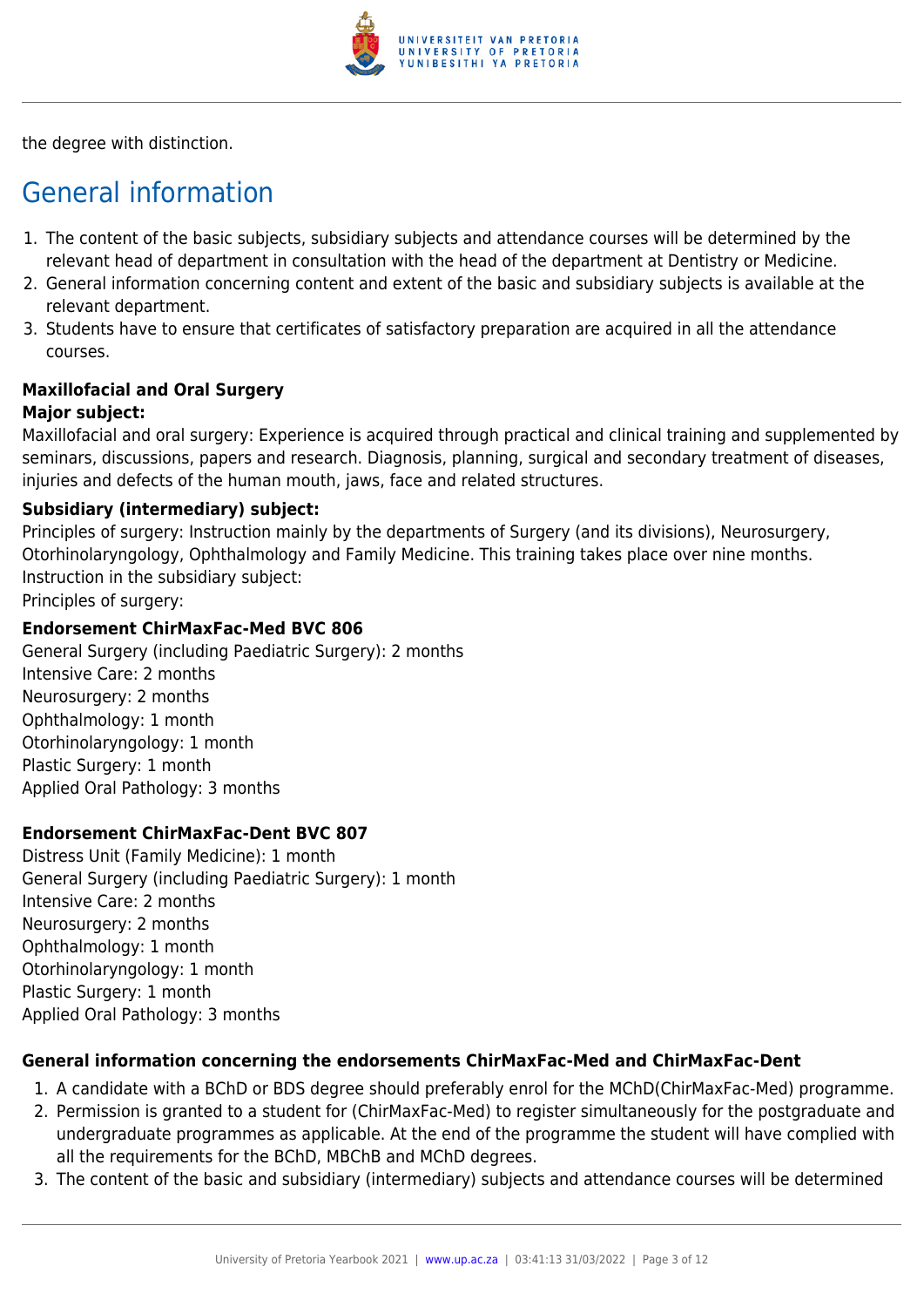

by the relevant head of department, in consultation with the Department of Maxillofacial and Oral Surgery.

- 4. Basic and subsidiary (intermediary) subjects: Acknowledgement of basic and/or subsidiary (intermediary) subjects may be granted if all the particular subjects have already been passed at an approved institution such as the Colleges of South Africa (College of Maxillofacial and Oral Surgery) as recommended by the relevant head of department.
- 5. Pharmacology as a basic subject has to be passed as a prerequisite before the first year of study, should all other basic subjects be acknowledged by an approved institution.
- 6. Instruction in the major subject extends over a minimum period of three years, of which the first year mainly concentrates on minor oral surgery.
- 7. A student for the endorsement ChirMaxFac-Med can only fulfil his or her clinical obligations in Principles of Surgery after he or she has complied with the requirements for the MBChB degree, as well as having completed the Certificate for Advanced Trauma Life Support (ATLS) (before commencing the registrarship).
- 8. The instruction in the last two years in the major subject takes place only after having successfully completed the subsidiary subjects.
- 9. The first year of registrarship is acknowledged as an additional year of experience for Medicine and Dentistry if the training in Maxillofacial and Oral Surgery is discontinued. However, a student who discontinues one of the subjects must resign from the registrarship immediately.
- 10. The basic subjects for Maxillofacial and Oral Surgery (endorsements ChirMaxFax-Med and ChirMaxFac-Dent) are identical.
- 11. The requirements for the major subject are: Submission of a mini-dissertation (endorsement ChirMaxFac-Med) and a dissertation (endorsement ChirMaxFac-Dent), a letter from an appropriate journal editor, acknowledging receipt of the draft manuscript, surgical portfolio (logbook) with minimum cases treated per surgical section, a prescribed summary of case reports, any publications, research abstracts, examination in a surgical procedure and examination in patient short cases conducted under examination conditions.
- 12. A student may only proceed with the final FC MFOS (SA) examination after fulfilling the requirements for the MChD(ChirMaxFac-Med or -Dent) as stipulated in 11. above.
- 13. The MChD(ChirMaxFac-Med or -Dent) may only be awarded after successfully passing the final examination for the FC MFOS (SA).
- 14. Costs or fees for any examination(s) and registration at the Colleges of Medicine of South Africa have to be met by the student.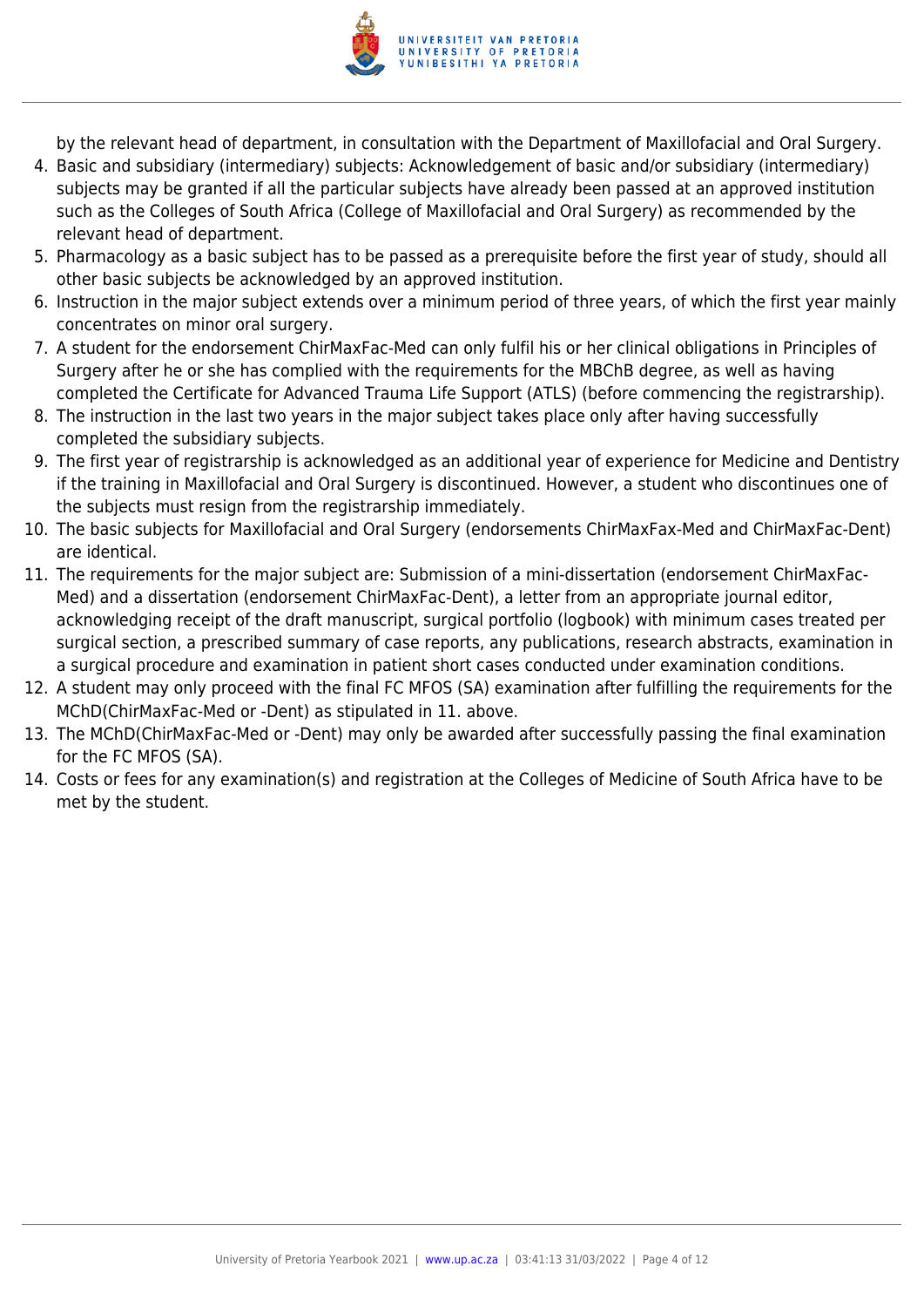

**Minimum credits: 908**

### **Core modules**

#### **Anatomy 870 (ANA 870)**

| <b>Module credits</b>         | 36.00                          |
|-------------------------------|--------------------------------|
| <b>NQF Level</b>              | 09                             |
| <b>Prerequisites</b>          | No prerequisites.              |
| <b>Language of tuition</b>    | Module is presented in English |
| <b>Department</b>             | Anatomy                        |
| <b>Period of presentation</b> | Year                           |
|                               |                                |

#### **General pathology 808 (APA 808)**

| <b>Module credits</b>         | 24.00                          |
|-------------------------------|--------------------------------|
| <b>NQF Level</b>              | 09                             |
| <b>Prerequisites</b>          | No prerequisites.              |
| <b>Language of tuition</b>    | Module is presented in English |
| <b>Department</b>             | Anatomical Pathology           |
| <b>Period of presentation</b> | Year                           |

#### **Principles of surgery 806 (BVC 806)**

| <b>Module credits</b>         | 52.00                          |
|-------------------------------|--------------------------------|
| <b>NQF Level</b>              | 09                             |
| <b>Prerequisites</b>          | No prerequisites.              |
| <b>Language of tuition</b>    | Module is presented in English |
| <b>Department</b>             | Surgery                        |
| <b>Period of presentation</b> | Year                           |

#### **Ethics and human rights 800 (EHR 800)**

| <b>Module credits</b>         | 0.00                           |
|-------------------------------|--------------------------------|
| <b>NQF Level</b>              | 09                             |
| <b>Prerequisites</b>          | No prerequisites.              |
| <b>Language of tuition</b>    | Module is presented in English |
| <b>Department</b>             | <b>School of Dentistry</b>     |
| <b>Period of presentation</b> | Year                           |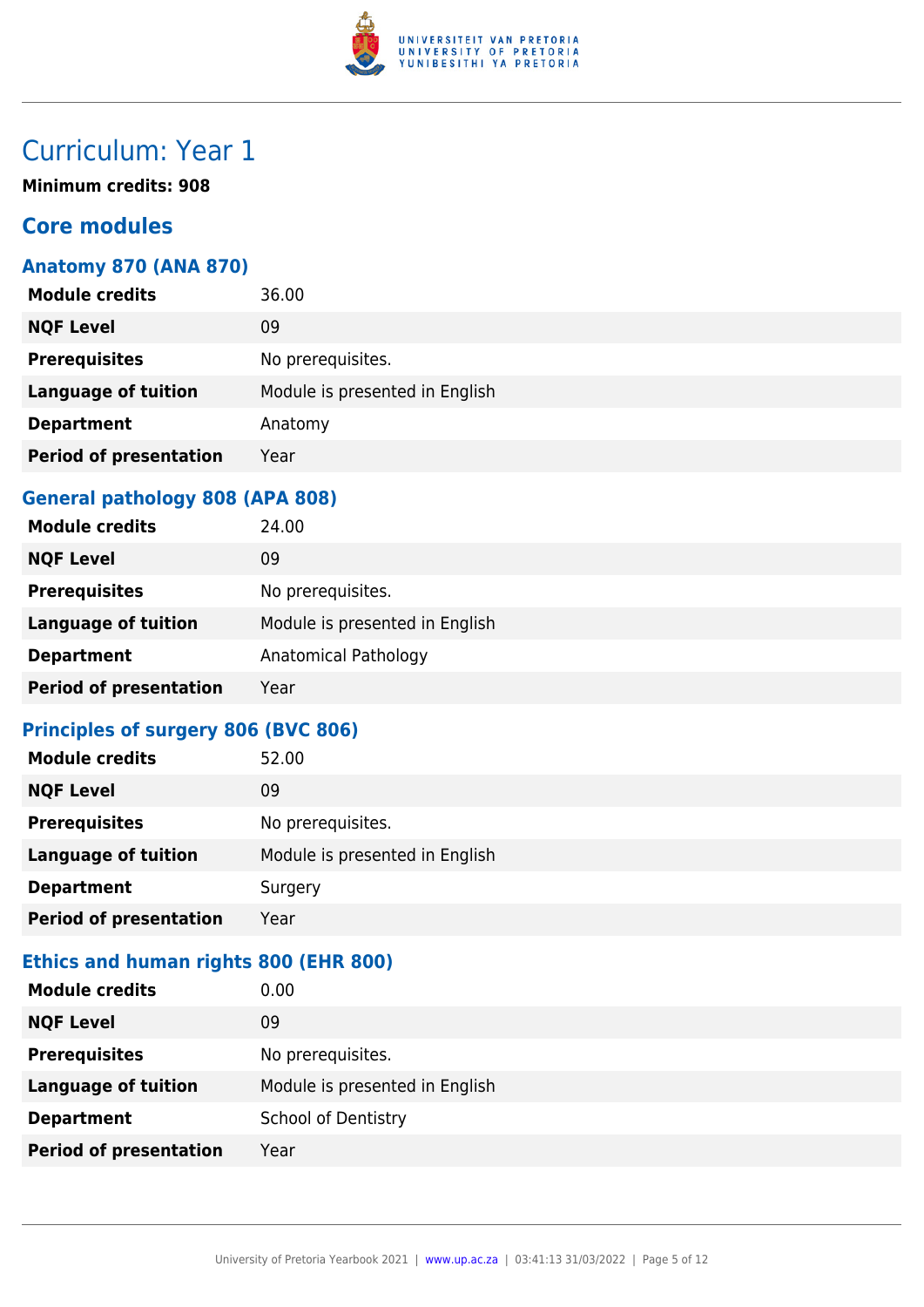

#### **Pharmacology 806 (FAR 806)**

| <b>Module credits</b>         | 36.00                          |
|-------------------------------|--------------------------------|
| <b>NQF Level</b>              | 09                             |
| <b>Prerequisites</b>          | No prerequisites.              |
| <b>Contact time</b>           | 1 discussion class per week    |
| <b>Language of tuition</b>    | Module is presented in English |
| <b>Department</b>             | Pharmacology                   |
| <b>Period of presentation</b> | Year                           |
| <b>Module content</b>         |                                |
| *Attendance module only       |                                |

### **Physiology 806 (FSG 806)**

| <b>Module credits</b>         | 36.00                          |
|-------------------------------|--------------------------------|
| <b>NQF Level</b>              | 09                             |
| <b>Prerequisites</b>          | No prerequisites.              |
| <b>Language of tuition</b>    | Module is presented in English |
| <b>Department</b>             | Physiology                     |
| <b>Period of presentation</b> | Year                           |

#### **Maxillo-facial and oral surgery 802 (KGM 802)**

| <b>Module credits</b>         | 700.00                                          |
|-------------------------------|-------------------------------------------------|
| <b>NQF Level</b>              | 09                                              |
| <b>Prerequisites</b>          | No prerequisites.                               |
| <b>Contact time</b>           | 1 discussion class per week, 1 seminar per week |
| <b>Language of tuition</b>    | Module is presented in English                  |
| <b>Department</b>             | Maxillo Facial and Oral Surgery                 |
| <b>Period of presentation</b> | Year                                            |

### **Oral Pathology 805 (MPG 805)**

| <b>Module credits</b>      | 24.00                           |
|----------------------------|---------------------------------|
| <b>NQF Level</b>           | 09                              |
| <b>Prerequisites</b>       | No prerequisites.               |
| <b>Contact time</b>        | 1 discussion class per week     |
| <b>Language of tuition</b> | Module is presented in English  |
| <b>Department</b>          | Oral Pathology and Oral Biology |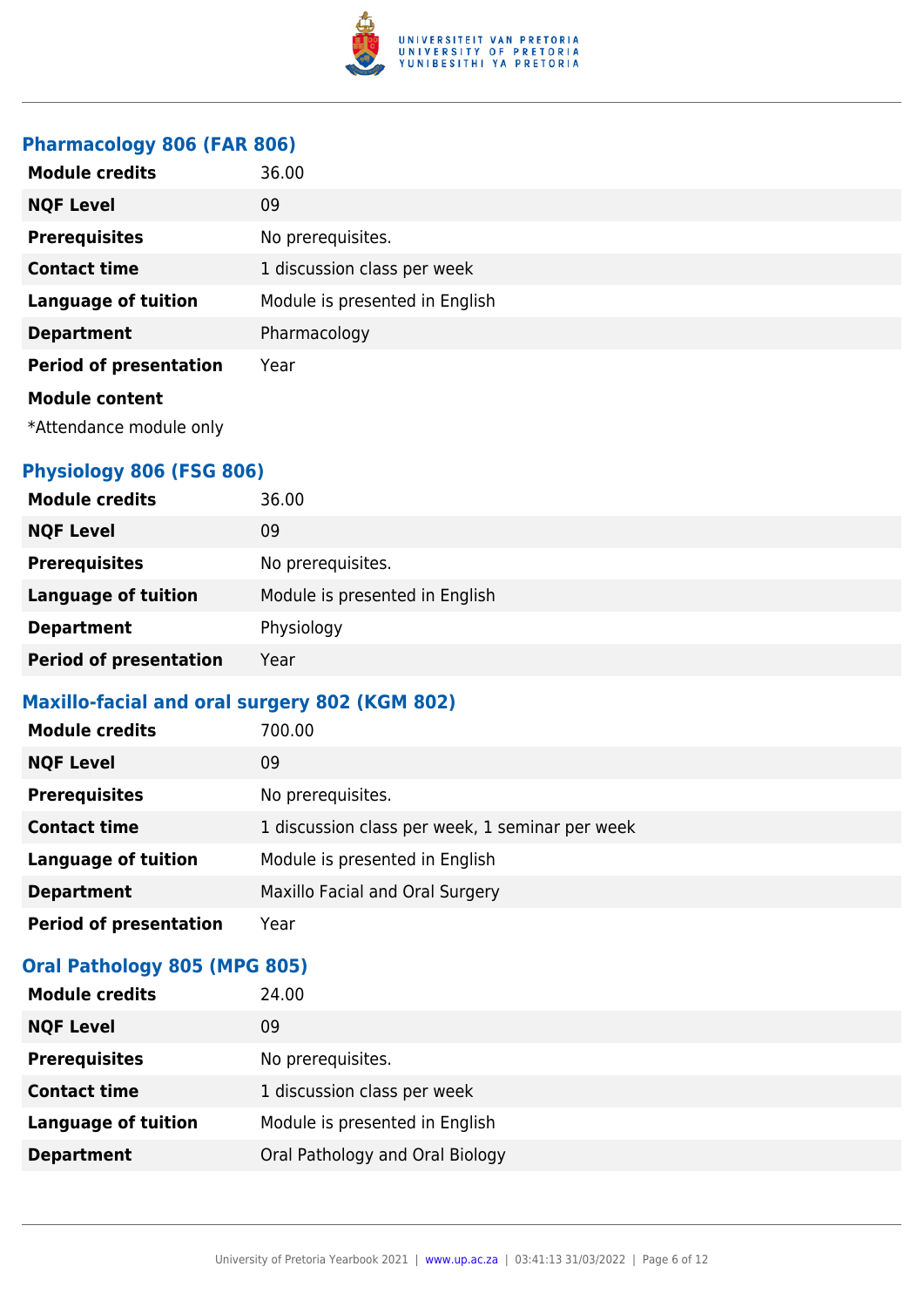

**Period of presentation** Year

### **Applied research methodology 802 (TNM 802)**

| <b>Module credits</b>         | 0.00                                |
|-------------------------------|-------------------------------------|
| <b>NQF Level</b>              | 09                                  |
| <b>Language of tuition</b>    | Module is presented in English      |
| <b>Department</b>             | <b>Health Sciences Deans Office</b> |
| <b>Period of presentation</b> | Year                                |
| <b>Module content</b>         |                                     |

\*Attendance module only.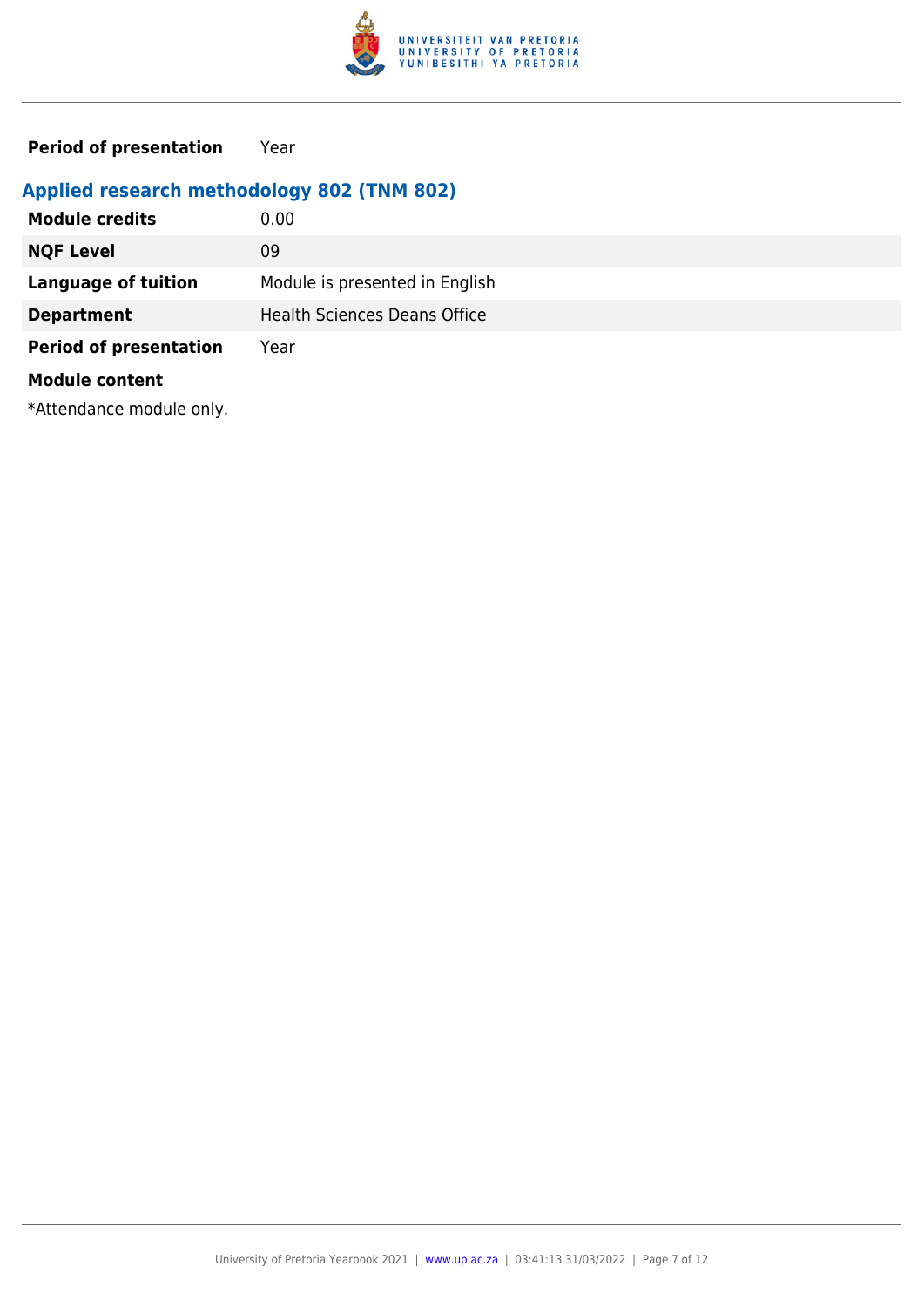

**Minimum credits: 752**

### **Core modules**

## **Principles of surgery 806 (BVC 806)**

| <b>Module credits</b>         | 52.00                          |
|-------------------------------|--------------------------------|
| <b>NQF Level</b>              | 09                             |
| <b>Prerequisites</b>          | No prerequisites.              |
| <b>Language of tuition</b>    | Module is presented in English |
| <b>Department</b>             | Surgery                        |
| <b>Period of presentation</b> | Year                           |
|                               |                                |

### **Ethics and human rights 800 (EHR 800)**

| <b>Module credits</b>         | 0.00                           |
|-------------------------------|--------------------------------|
| <b>NQF Level</b>              | 09                             |
| <b>Prerequisites</b>          | No prerequisites.              |
| <b>Language of tuition</b>    | Module is presented in English |
| <b>Department</b>             | <b>School of Dentistry</b>     |
| <b>Period of presentation</b> | Year                           |

### **Maxillo-facial and oral surgery 802 (KGM 802)**

| <b>Module credits</b>         | 700.00                                          |
|-------------------------------|-------------------------------------------------|
| <b>NQF Level</b>              | 09                                              |
| <b>Prerequisites</b>          | No prerequisites.                               |
| <b>Contact time</b>           | 1 discussion class per week, 1 seminar per week |
| <b>Language of tuition</b>    | Module is presented in English                  |
| <b>Department</b>             | Maxillo Facial and Oral Surgery                 |
| <b>Period of presentation</b> | Year                                            |

#### **Applied research methodology 802 (TNM 802)**

| <b>Module credits</b>         | 0.00                                |
|-------------------------------|-------------------------------------|
| <b>NQF Level</b>              | 09                                  |
| Language of tuition           | Module is presented in English      |
| <b>Department</b>             | <b>Health Sciences Deans Office</b> |
| <b>Period of presentation</b> | Year                                |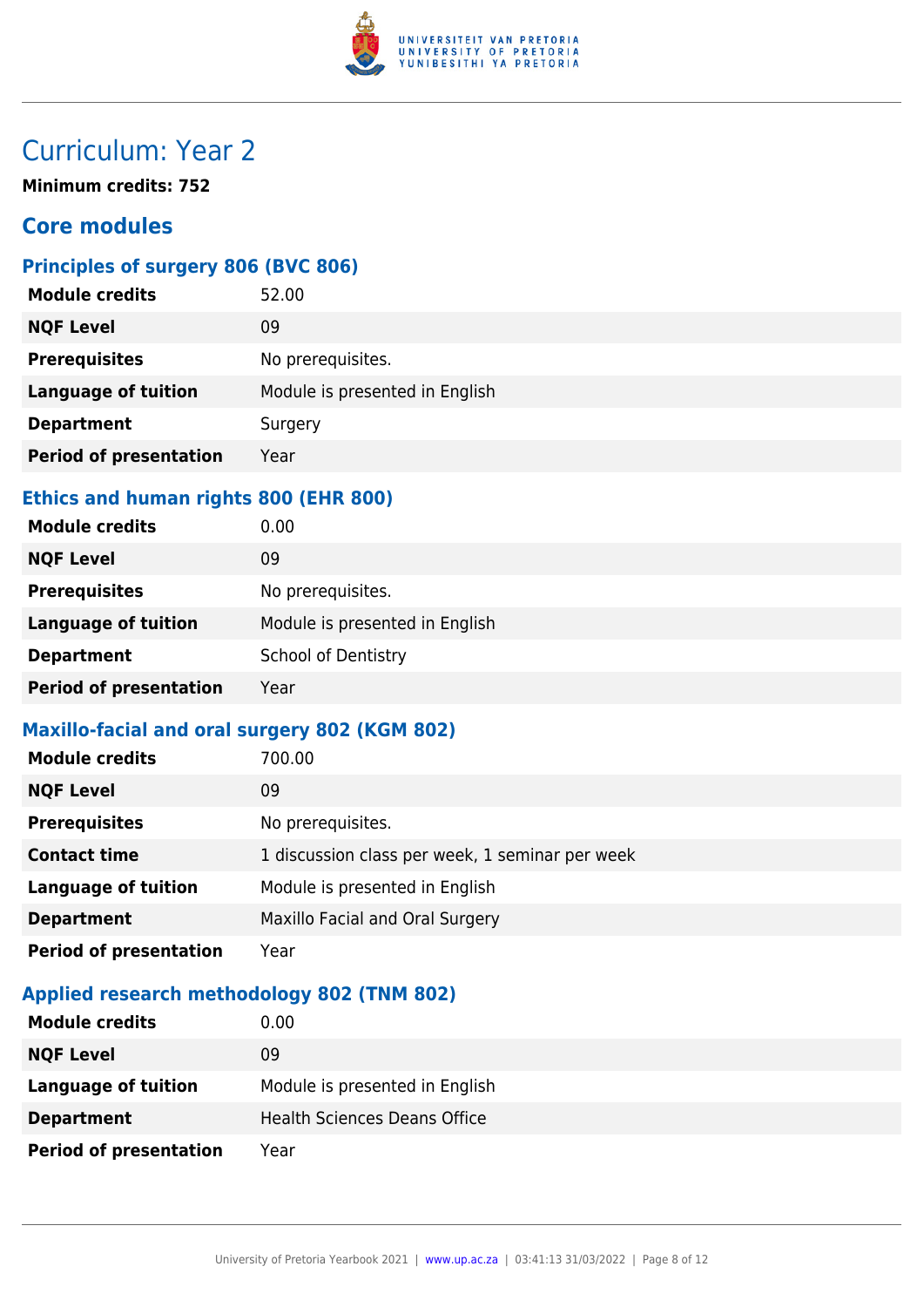

#### **Module content**

\*Attendance module only.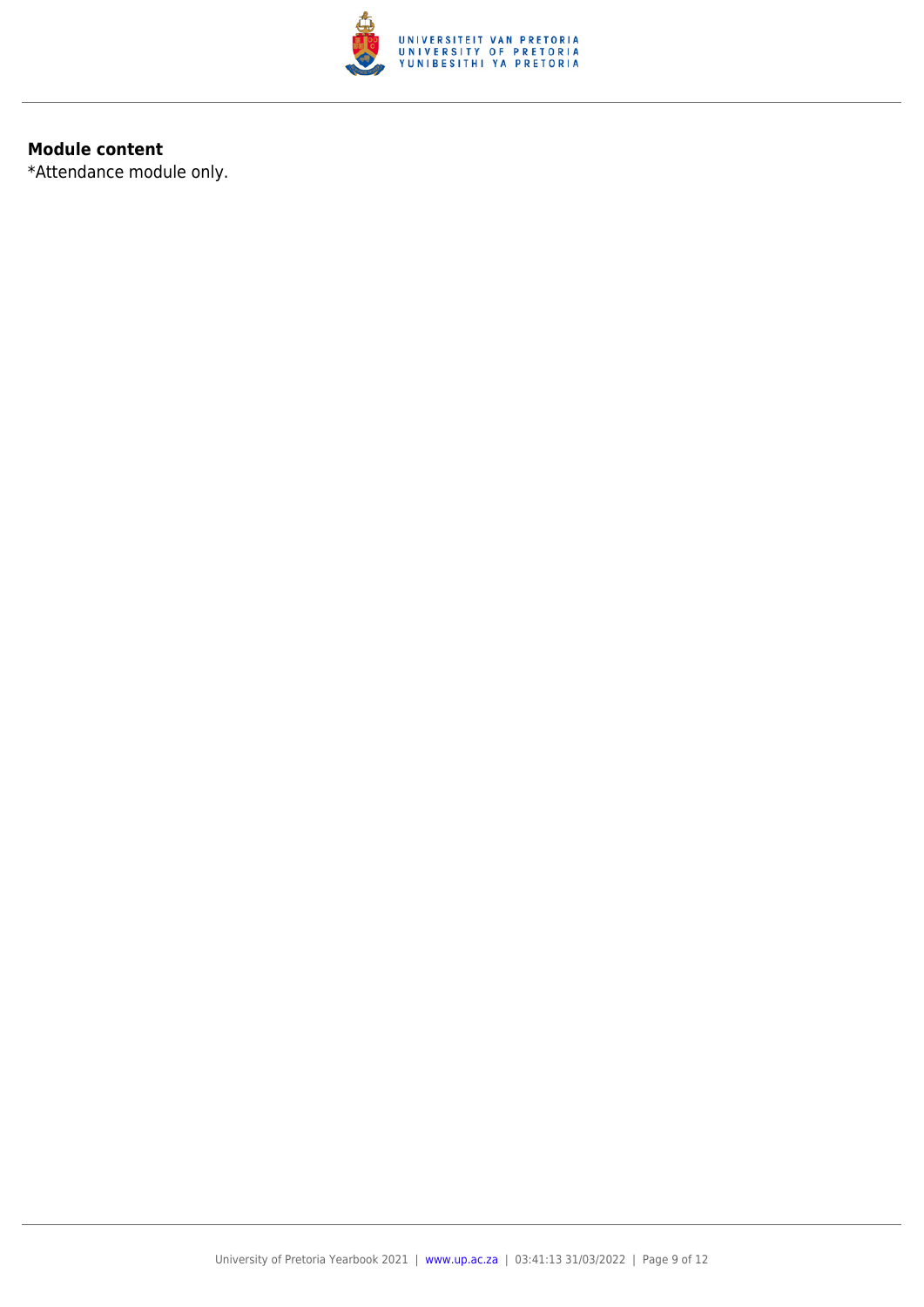

**Minimum credits: 700**

### **Core modules**

### **Ethics and human rights 800 (EHR 800)**

| <b>Module credits</b>         | 0.00                           |
|-------------------------------|--------------------------------|
| <b>NQF Level</b>              | 09                             |
| <b>Prerequisites</b>          | No prerequisites.              |
| <b>Language of tuition</b>    | Module is presented in English |
| <b>Department</b>             | <b>School of Dentistry</b>     |
| <b>Period of presentation</b> | Year                           |
|                               |                                |

### **Maxillo-facial and oral surgery 802 (KGM 802)**

| <b>Module credits</b>         | 700.00                                          |
|-------------------------------|-------------------------------------------------|
| <b>NQF Level</b>              | 09                                              |
| <b>Prerequisites</b>          | No prerequisites.                               |
| <b>Contact time</b>           | 1 discussion class per week, 1 seminar per week |
| <b>Language of tuition</b>    | Module is presented in English                  |
| <b>Department</b>             | Maxillo Facial and Oral Surgery                 |
| <b>Period of presentation</b> | Year                                            |

#### **Applied research methodology 802 (TNM 802)**

| <b>Module credits</b>         | 0.00                                |
|-------------------------------|-------------------------------------|
| <b>NQF Level</b>              | 09                                  |
| Language of tuition           | Module is presented in English      |
| <b>Department</b>             | <b>Health Sciences Deans Office</b> |
| <b>Period of presentation</b> | Year                                |
| <b>Module content</b>         |                                     |
| *Attendance module only.      |                                     |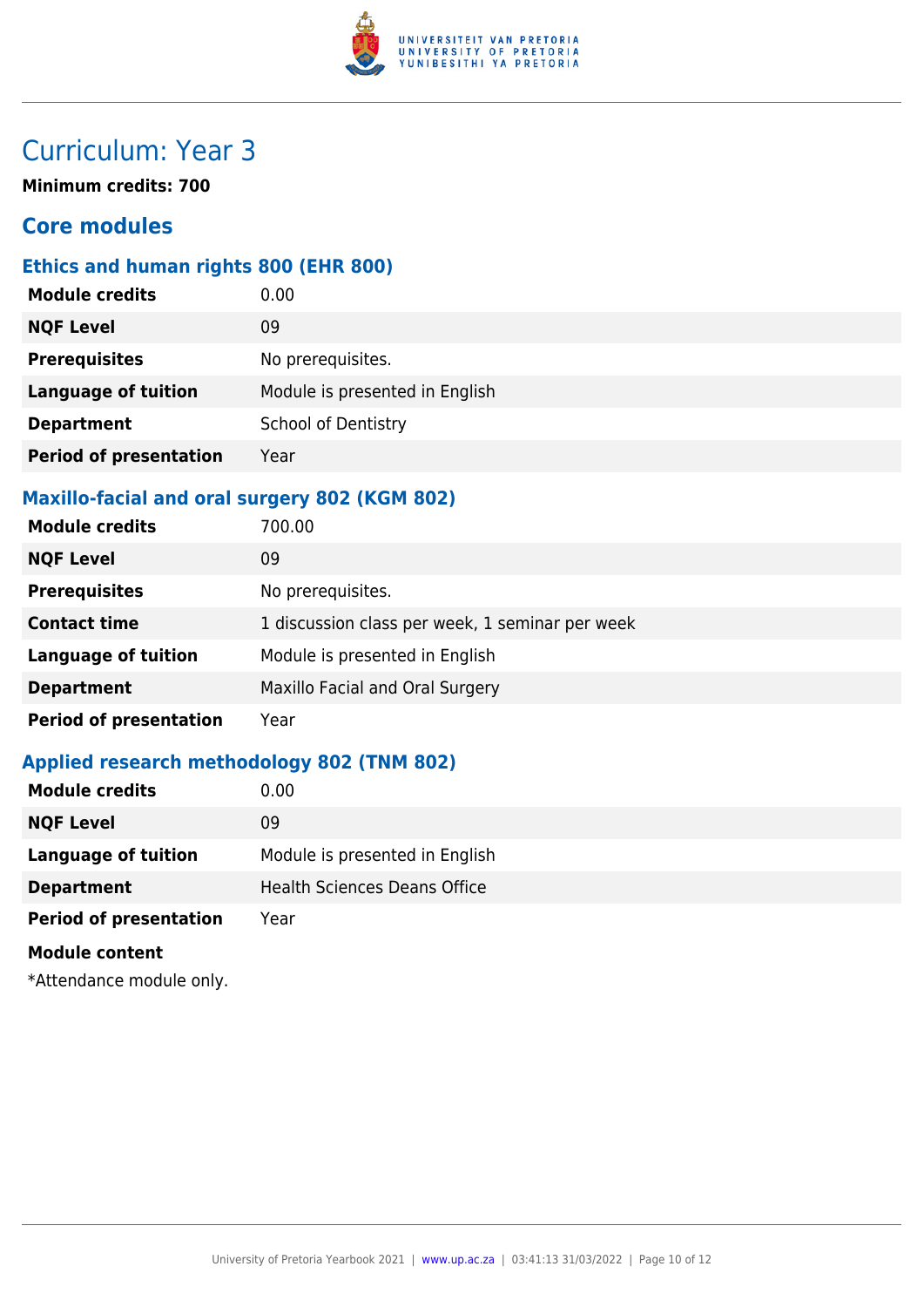

**Minimum credits: 880**

### **Core modules**

#### **Maxillo-facial and oral surgery 802 (KGM 802)**

| <b>Module credits</b>         | 700.00                                          |
|-------------------------------|-------------------------------------------------|
| <b>NQF Level</b>              | 09                                              |
| <b>Prerequisites</b>          | No prerequisites.                               |
| <b>Contact time</b>           | 1 discussion class per week, 1 seminar per week |
| <b>Language of tuition</b>    | Module is presented in English                  |
| <b>Department</b>             | Maxillo Facial and Oral Surgery                 |
| <b>Period of presentation</b> | Year                                            |

### **Dissertation: Maxillofacial and Oral surgery 893 (KGM 893)**

| <b>Module credits</b>         | 180.00                          |
|-------------------------------|---------------------------------|
| <b>NQF Level</b>              | 09                              |
| Language of tuition           | Module is presented in English  |
| <b>Department</b>             | Maxillo Facial and Oral Surgery |
| <b>Period of presentation</b> | Year                            |

#### **Applied research methodology 802 (TNM 802)**

| <b>Module credits</b>         | 0.00                                |
|-------------------------------|-------------------------------------|
| <b>NQF Level</b>              | 09                                  |
| Language of tuition           | Module is presented in English      |
| <b>Department</b>             | <b>Health Sciences Deans Office</b> |
| <b>Period of presentation</b> | Year                                |
| <b>Module content</b>         |                                     |

\*Attendance module only.